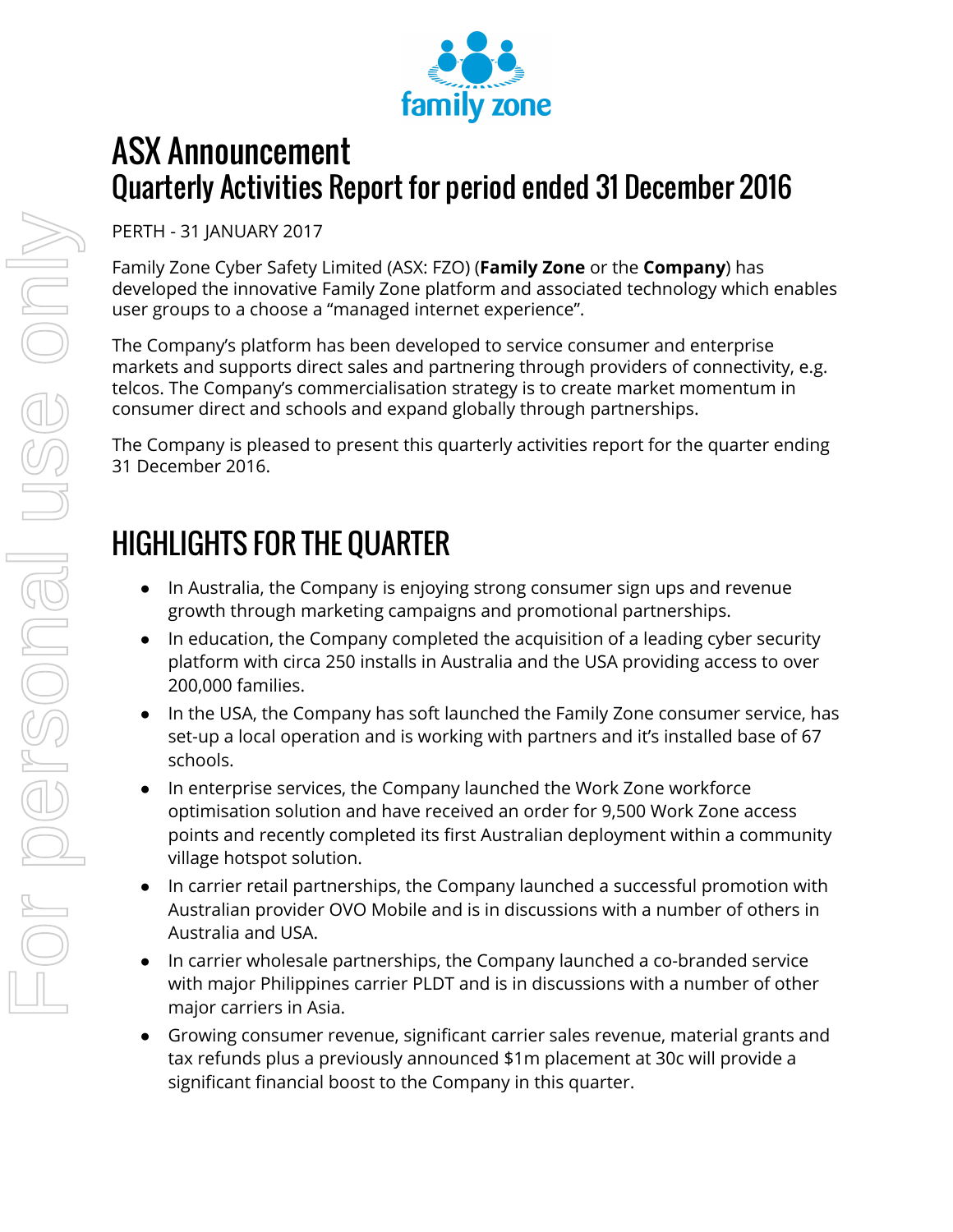

# MANAGING DIRECTOR'S SUMMARY

## Commercialisation successes

We are pleased with the exceptional progress the Company has made since our last quarterly update. Clearly across all of the commercialisation paths flagged in our IPO prospectus the Company is making tangible progress.

- Consumer sign ups and revenue are growing at or above target;
- Generation of sales activity around schools has been significantly boosted by the acquisition of Sonar/Mynet (now called "School Zone");
- Our work with carriers in Asia and the level of interest being received is not only verifying our confidence in our partner distribution strategy but it has also identified new and compelling "use-cases" for the Family Zone platform; and
- The Company has swiftly established a base of operation in the USA, including an experienced team, and now have Family Zone technology deployed in some 67 schools.

# The opportunities of 2017

The Company's focus for 2017 is to consolidate on the work of the past six months and generate revenue growth from the established channels. Our key objectives for the 2017 calendar year are to grow consumer revenue in Australia and USA, to drive consumer sales from School Zone schools and close deals with major Asian telcos.

# Funding and capital management

As at December 31, 2016 the company had \$2m in the bank.

The acquisition of Sonar/MyNet was made in large part in cash with the final installments of \$500k and \$2m due on 28 Feb and 30 May respectively.

The Company seeks to ensure investors, and the broader market, have the confidence that funding is in place to deliver on our business plan and take advantage of market opportunities.

In this regard, in addition to growing customer revenue, we highlight that short term funding injections are expected from the following:

- Claims for Research and Development Tax Incentives and Export Market Development Grants covering expenditure in excess of \$1.5m;
- A placement of 3,333,333 shares to Robert Smyth at 30c per share to raise \$1m;
- GST refunds expected of approximately \$250,000;
- Progressive sell-down of Australian held inventory; and
- Receipt from PLDT for circa \$750k for Work Zone access points.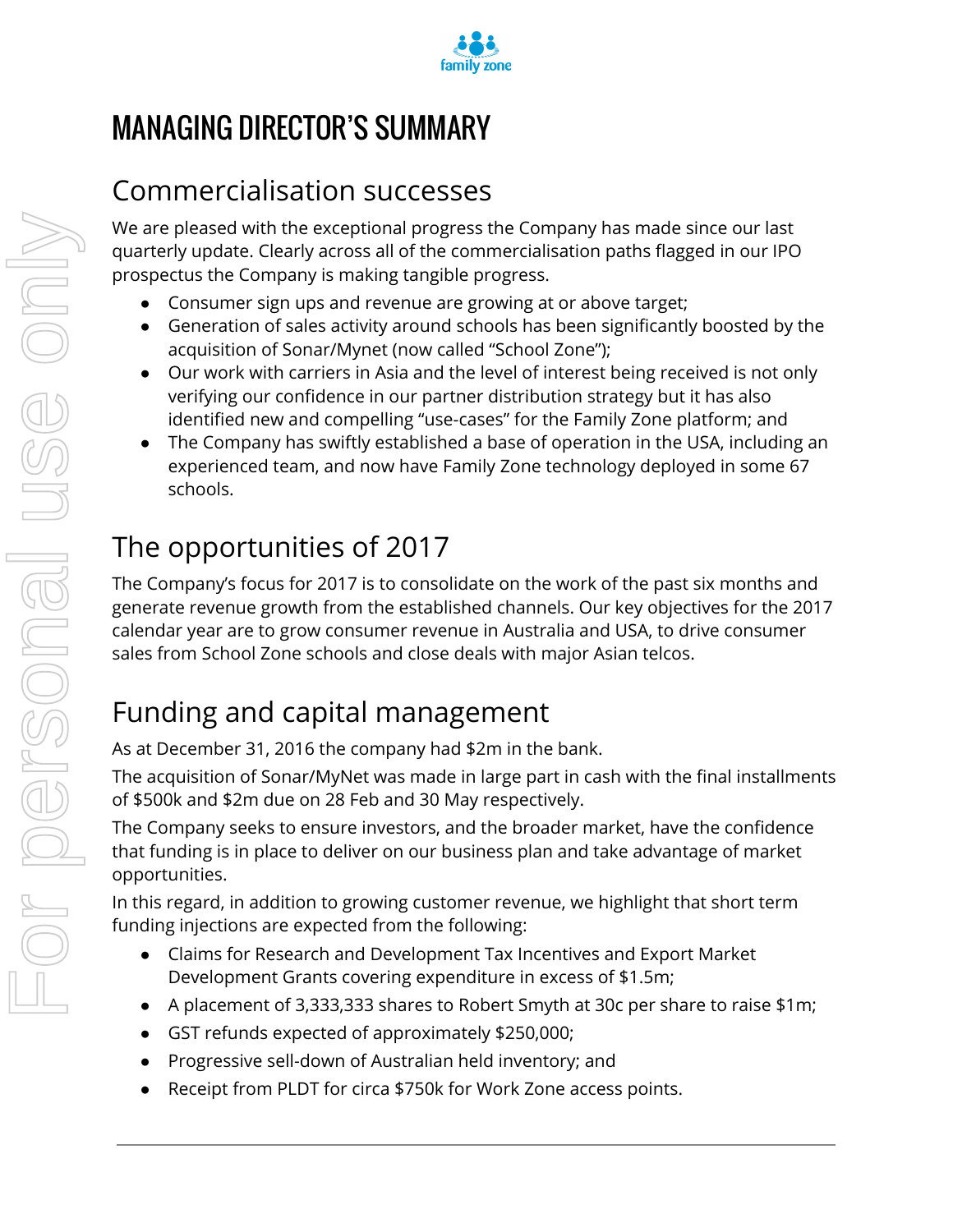

# OPERATIONAL UPDATE

## Consumer sales taking off

The Company's consumer sales continue to grow and our cost of acquisition is falling as the Family Zone brand and service offering becomes better known.

As a demonstration of the penetration of Family Zone across Australia our platform has registered over 10,000 users, has filtered over 7,500 devices and has received requests from parents to register some 300 school networks into our platform registered.

Pleasingly in the December quarter we launched our first retail partnership with a telco provider, Australian based OVO Mobile.



This partnership targets the estimated 4 million minors with mobile phone services in Australia. Our objective is not only generating revenue, but also to demonstrate that "kids mobiles" is a legitimate segment and targeting parents desire for "peace of mind" will result in market penetration.

Our promotion and partnership with OVO Mobile is barely a month old and has been a demonstrable success for both parties. The Company is poised for further direct consumer sales and having a leveragable success story.

## School Zone to provide further acceleration

In December 2016 the Company successfully completed the acquisition of one of Australia's leading cyber security and education platform Sonar/MyNet from Tesserent Limited (**Tesserent**) and engaged Tesserent as its global reseller and distribution partner.

The Company's market research has highlighted the importance and influence of schools over the technology used by parents in the home. The acquisition allows the Company to fast track its sales strategy into school communities, by identifying families that are prime candidates for a service such as Family Zone.

At the time of acquisition Sonar/MyNet had 180 installs in Australia and was being implemented in 47 in the USA. This has since increased to 183 and 67 respectively.

The transaction has delivered the Company:

- Immediate licence fee revenues of \$840,000 pa; and
- Significant market opportunity to cross sell its consumer services to the 200,000+ families associated with the schools using the Sonar/MyNet platform.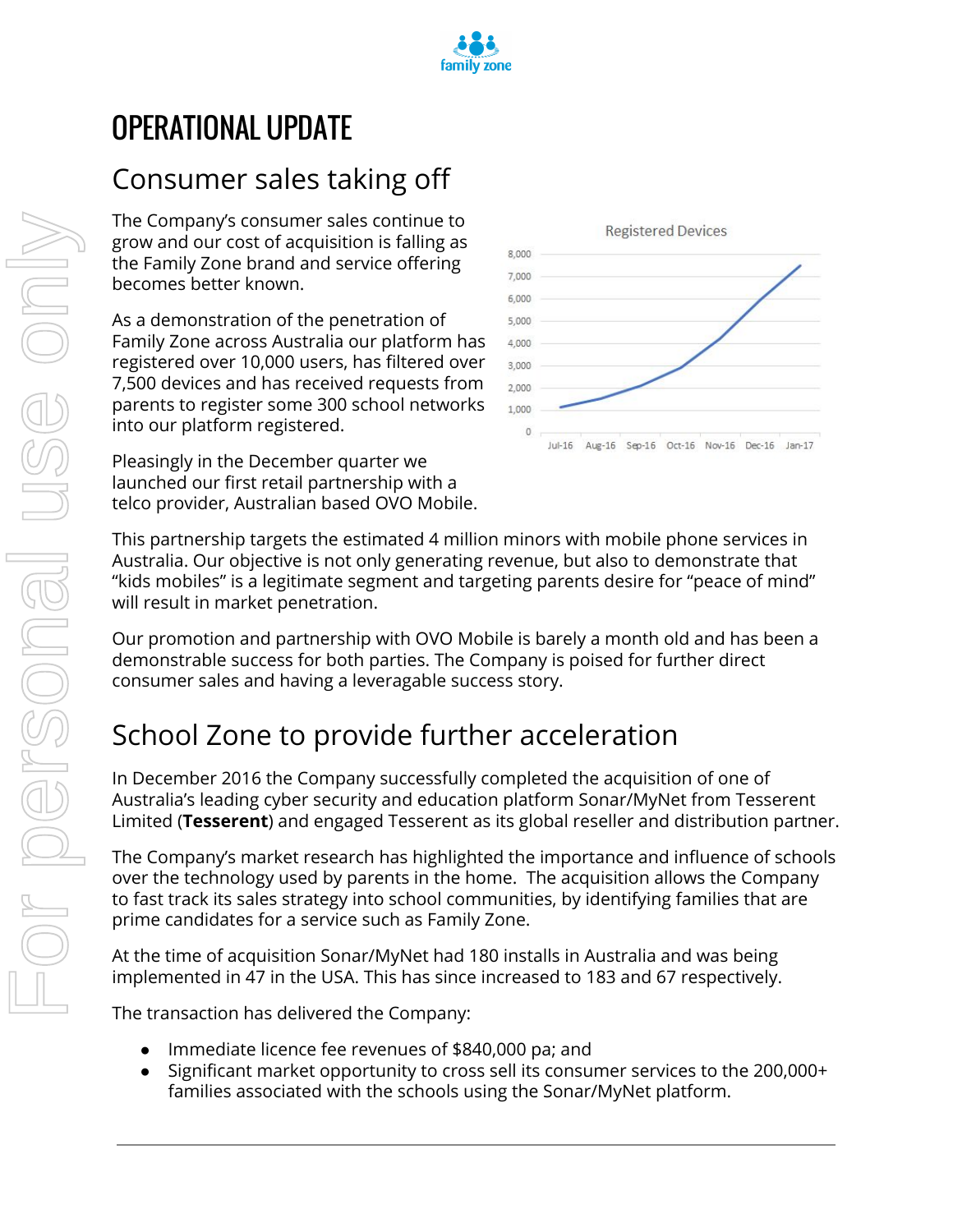

The acquisition has also rounded out the Company's product offerings and suite of technologies. The Company is confident it has the broadest range of cyber safety and security technologies of any provider in the market.

SIMPLE | ONE POLICY EVERYWHERE | AFFORDABLE | VALUE ADDING | ADVANCED FEATURES



Since completion of the acquisition the Company has pivoted its sales efforts to focus on leveraging its installed base of schools.

New product branding has also been developed which explains our offerings to schools in the context of:

- services;
- *Home Zone* being our home networking solutions; and
- *Mobile Zone* being our on-device technologies.

**Example 19 The Context of:**<br> **Burge Cone being the on-campus services;**<br> **Burge Zone being** our home<br> **Burge Zone** being our on-device<br> **CONE ANDRE ZONE DEADER SERVIGE 2018**<br>
CONE WORK with schools in the weeks since<br>
com Our work with schools in the weeks since completion of the acquisition has reaffirmed the reasons for the transaction. Of particular resonance with schools is our Mobile Zone solution and the ability for schools to extend their 'duty-of-care' to all devices that come to school, whether they are connected to school or cellular mobile networks.



## Asian carriers engaged

Late in the December quarter, PLDT, a major Philippines telco, soft launched it's co-branded Family Zone service. This service has been branded "Fam Zone" as part of PLDT's "The Future of Filipino Home".

PLDT (PSE:TEL) is the leading telecommunications, digital and multimedia service provider in the Philippines with approximately 70 million subscribers. Through its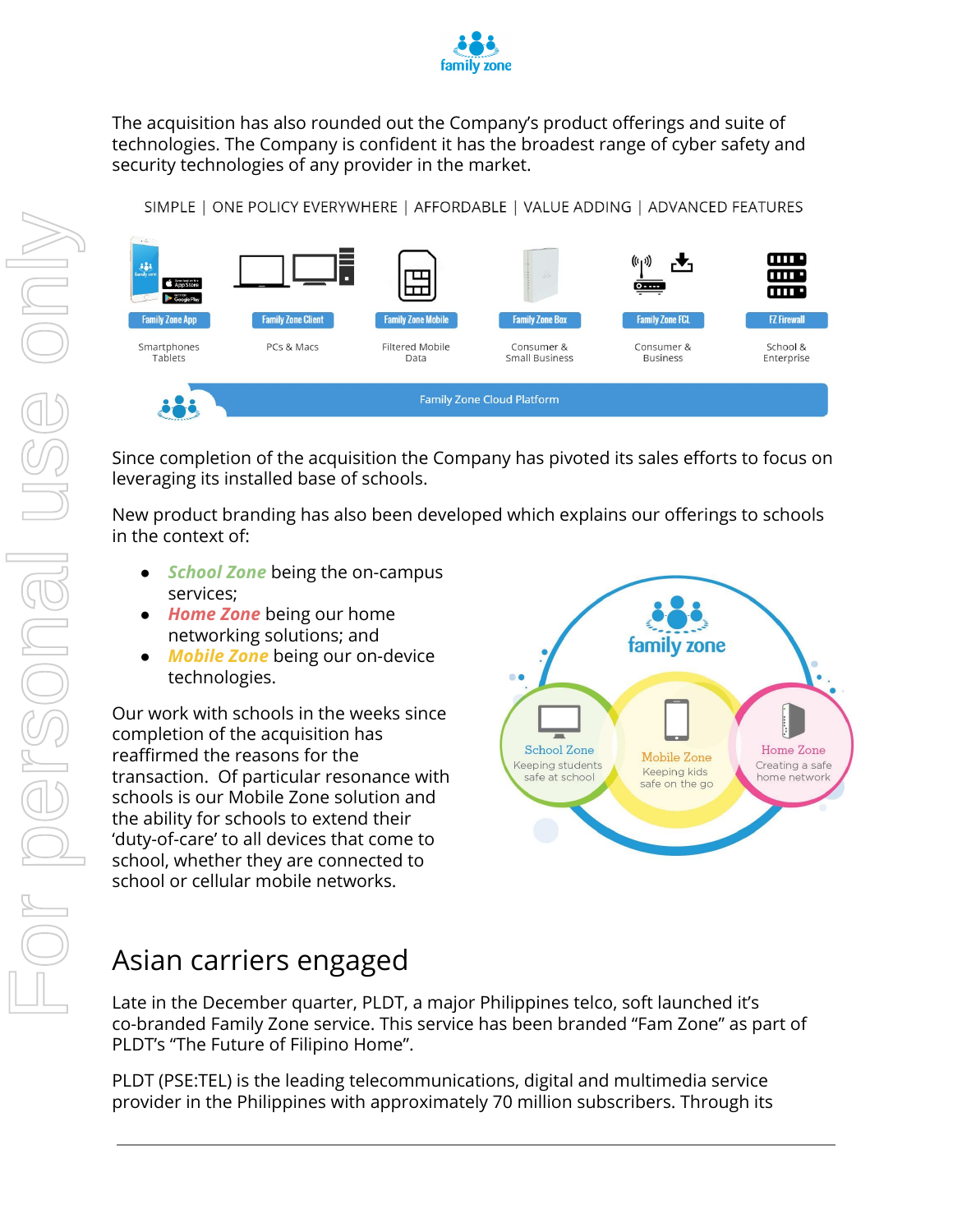

principal business groups - fixed line, wireless and others - PLDT offers a wide range of digital and telecommunications services across the Philippines.

Marketing of Fam Zone and PLDT's smart home services is planned to start in February 2017. An example of PLDT's TV advertising is available at this [link.](https://www.youtube.com/watch?v=45Azbw-lsiM)

Following on from securing PLDT the Company and our sales agents, Singaporean based Fidelio Partners, have been engaged with a number of Asian carriers to discuss application of the Family Zone platform within their networks and for their subscribers.



Pleasingly, major telecom carriers across Asia have welcomed the opportunity to engage with the Company and discussions are underway with a number of major telecom carriers.

Interestingly, these discussions have identified new and priority use-cases for our platform beyond our expectation of cyber safety being sold as a "value added service" bundled with carrier services. In Asia, relevant carrier priorities include, expanding services to enterprises (see discussion on Work Zone below) and driving mobile data usage. The Company has swiftly developed engagement models that support these objectives.

## Work Zone for SMEs is gaining traction

Work Zone is a cyber security and workforce optimization offering which addresses the security, productivity and cultural challenges faced by enterprises in managing the digital access of their employees. It has been developed in response to demand from telecommunication providers and small and medium sized enterprises (SMEs) seeking an affordable cyber security platform for their businesses.

Work Zone will be primarily distributed through telecommunications partners and generate revenues from hardware sales and recurring licence fees. Reselling through carriers provides the Company with scale, leverages carriers existing SMEs sales teams and minimises operational impacts on the Company.

Since the announcement of the launch of Work Zone the Company received an order for 9,500 access points from PLDT. Family Zone and PLDT plan to launch Work Zone in the Philippines in the second quarter of 2017.

In addition, the Company is pleased to announce a recent deployment of our first enterprise client in a telecoms and media solution provider to community villages in Australia. This partner has deployed Family Zone technology to manage community hotspots finding the Work Zone services affordable and ideal for governing the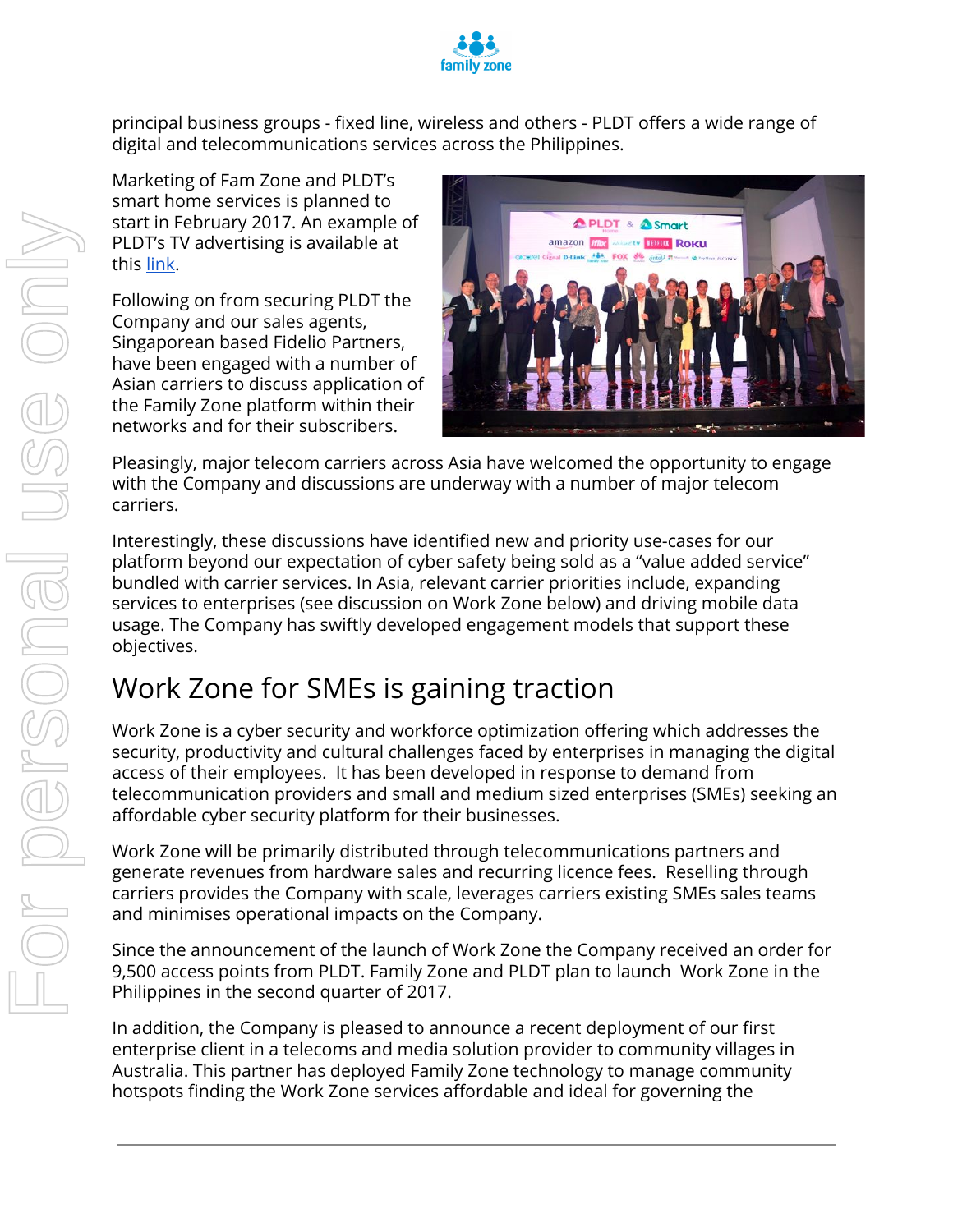

appropriateness of accessed content and remote management of access point infrastructure.

## USA established and positioned for growth

The acquisition of Sonar/MyNet , with existing clients in West Virginia USA accelerated the Company's planned entry into the US market and provides an initial distribution focus for Family Zone's consumer products.

Certification of the Family Zone box and services for US market were completed during the quarter and are currently available for sale direct to US customers. Given the scale of the US market, the Company is focussed on developing a partnership strategy and is in discussions and trials with a number of telco's, ISPs and system integrators in the USA.

During the quarter the Company appointed an experienced Telco sales executive, Joanne Luger, as Vice President, Americas to drive North American sales and marketing initiatives designed around successes achieved in Australia. Joanne will be supported by Family Zone co-founder, Paul Robinson who is also transferring to the US. Paul is a specialist in application development and pre-sales and IT operations and will assist in driving Family Zone's partnering strategy in the US.

## **About Family Zone**

Family Zone is an ASX listed technology company focused on cyber safety. Meeting a growing demand to keep kids safe online and manage digital lifestyles, Family Zone has developed unique and innovative cloud-based solutions which combines Australian innovation with leading global technology.

To learn more about the Family Zone platform and the Company please visit www.familyzone.com.

## For further information please contact

| Tim Levy | Managing Director | timl@familyzone.com | +61413563333

## | Tim Allerton

| City Public Relations | media@familyzone.com | +61412715707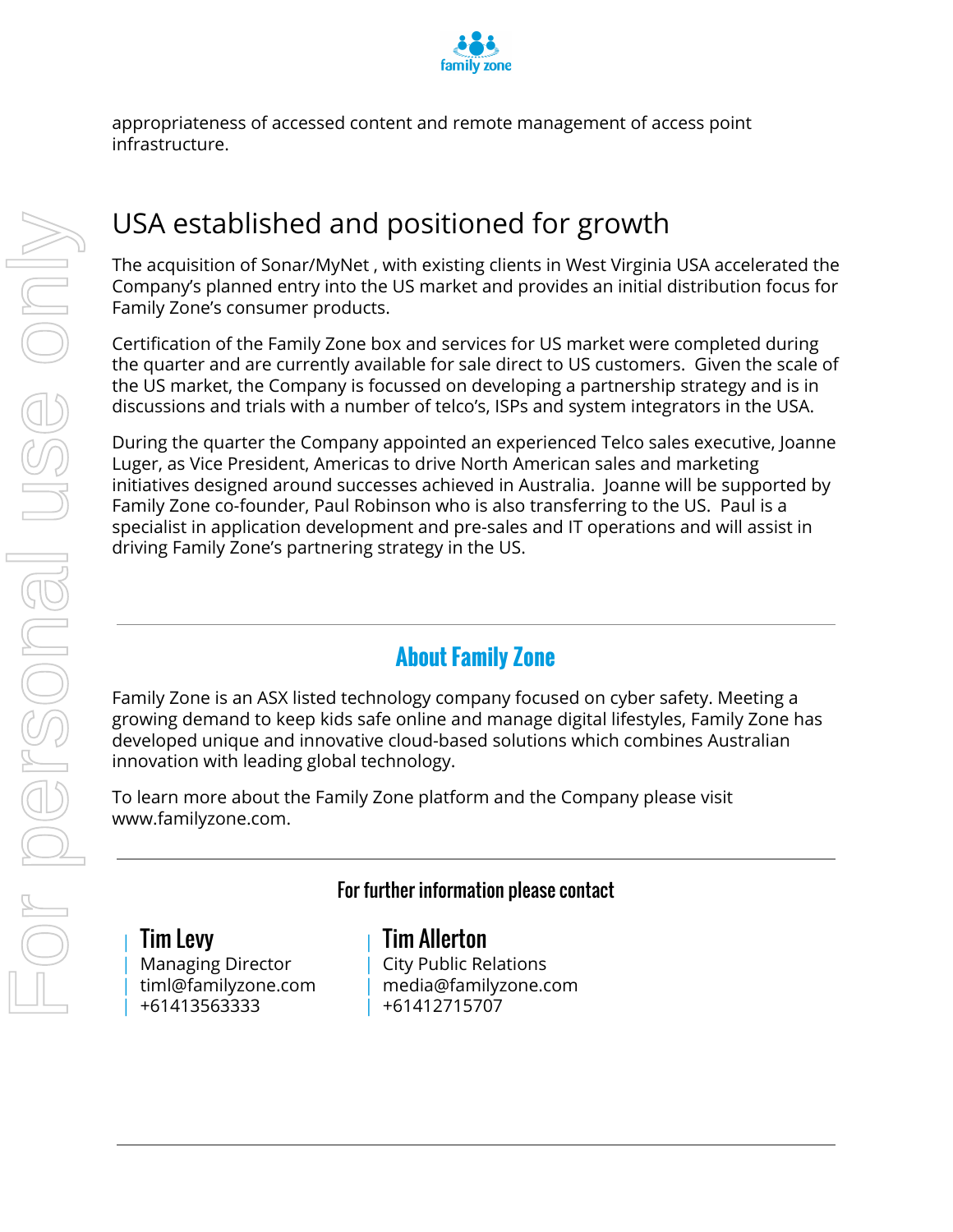*+Rule 4.7B*

## **Appendix 4C**

## **Quarterly report for entities subject to Listing Rule 4.7B**

Introduced 31/03/00 Amended 30/09/01, 24/10/05, 17/12/10, 01/09/16

#### **Name of entity**

Family Zone Cyber Safety Limited

**ABN Quarter ended ("current quarter")**

33 167 509 177 31 December 2016

|     | <b>Consolidated statement of cash flows</b>         | <b>Current quarter</b><br>\$A'000 | Year to date<br>(6 months)<br>\$A'000 |
|-----|-----------------------------------------------------|-----------------------------------|---------------------------------------|
| 1.  | Cash flows from operating activities                |                                   |                                       |
| 1.1 | Receipts from customers                             | 185                               | 190                                   |
| 1.2 | Payments for                                        |                                   |                                       |
|     | research and development<br>(a)                     | (116)                             | (240)                                 |
|     | product manufacturing and operating<br>(b)<br>costs | (549)                             | (759)                                 |
|     | advertising and marketing<br>(C)                    | (81)                              | (302)                                 |
|     | (d)<br>leased assets                                |                                   |                                       |
|     | staff costs<br>(e)                                  | (661)                             | (1,047)                               |
|     | (f)<br>administration and corporate costs           | (318)                             | (683)                                 |
| 1.3 | Dividends received (see note 3)                     |                                   |                                       |
| 1.4 | Interest received                                   | 6                                 | 6                                     |
| 1.5 | Interest and other costs of finance paid            |                                   |                                       |
| 1.6 | Income taxes paid                                   |                                   |                                       |
| 1.7 | Government grants and tax incentives                |                                   |                                       |
| 1.8 | Other (provide details if material)                 |                                   |                                       |
| 1.9 | Net cash from / (used in) operating<br>activities   | (1, 534)                          | (2,835)                               |

|     | Cash flows from investing activities |      |     |
|-----|--------------------------------------|------|-----|
| 2.1 | Payments to acquire:                 |      |     |
|     | property, plant and equipment<br>(a) | (18) | '34 |
|     | businesses (see item 10)<br>(b)      |      |     |
|     | investments<br>.C)                   | -    |     |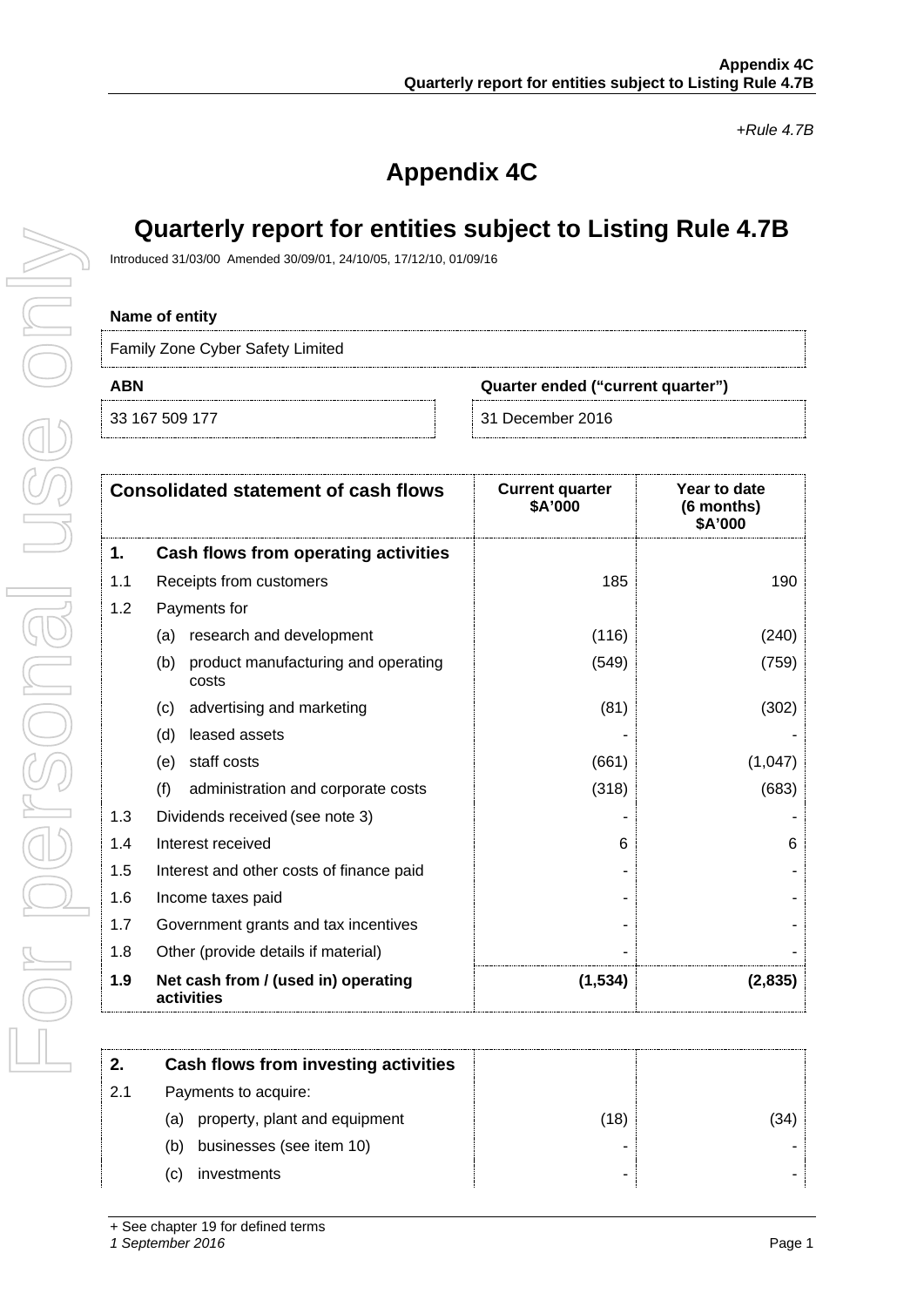| <b>Consolidated statement of cash flows</b> |                                                   | <b>Current quarter</b><br>\$A'000 | Year to date<br>(6 months)<br>\$A'000 |
|---------------------------------------------|---------------------------------------------------|-----------------------------------|---------------------------------------|
|                                             | intellectual property<br>(d)                      | (1, 109)                          | (1, 109)                              |
|                                             | (e)<br>other non-current assets                   |                                   | (8)                                   |
| 2.2                                         | Proceeds from disposal of:                        |                                   |                                       |
|                                             | property, plant and equipment<br>(a)              |                                   |                                       |
|                                             | businesses (see item 10)<br>(b)                   |                                   |                                       |
|                                             | investments<br>(c)                                |                                   |                                       |
|                                             | (d)<br>intellectual property                      |                                   |                                       |
|                                             | other non-current assets<br>(e)                   |                                   |                                       |
| 2.3                                         | Cash flows from loans to other entities           |                                   |                                       |
| 2.4                                         | Dividends received (see note 3)                   |                                   |                                       |
| 2.5                                         | Other (provide details if material)               |                                   |                                       |
| 2.6                                         | Net cash from / (used in) investing<br>activities | (1, 127)                          | (1, 151)                              |

| 3.   | <b>Cash flows from financing activities</b>                                    |       |
|------|--------------------------------------------------------------------------------|-------|
| 3.1  | Proceeds from issues of shares                                                 | 6,038 |
| 3.2  | Proceeds from issue of convertible notes                                       |       |
| 3.3  | Proceeds from exercise of share options                                        |       |
| 3.4  | Transaction costs related to issues of<br>shares, convertible notes or options |       |
| 3.5  | Proceeds from borrowings                                                       |       |
| 3.6  | Repayment of borrowings                                                        | (44)  |
| 3.7  | Transaction costs related to loans and<br>borrowings                           |       |
| 3.8  | Dividends paid                                                                 |       |
| 3.9  | Other (provide details if material)                                            |       |
| 3.10 | Net cash from / (used in) financing<br>activities                              | 5,416 |

|     | Net increase / (decrease) in cash and<br>cash equivalents for the period |          |          |
|-----|--------------------------------------------------------------------------|----------|----------|
| 4.1 | Cash and cash equivalents at beginning of<br>quarter/year to date        | 4,810    | 720      |
| 4.2 | Net cash from / (used in) operating<br>activities (item 1.9 above)       | (1,534)  | (2,835)  |
| 4.3 | Net cash from / (used in) investing activities<br>(item 2.6 above)       | (1, 127) | (1, 151) |
| 4.4 | Net cash from / (used in) financing activities<br>(item 3.10 above)      |          | 5,416    |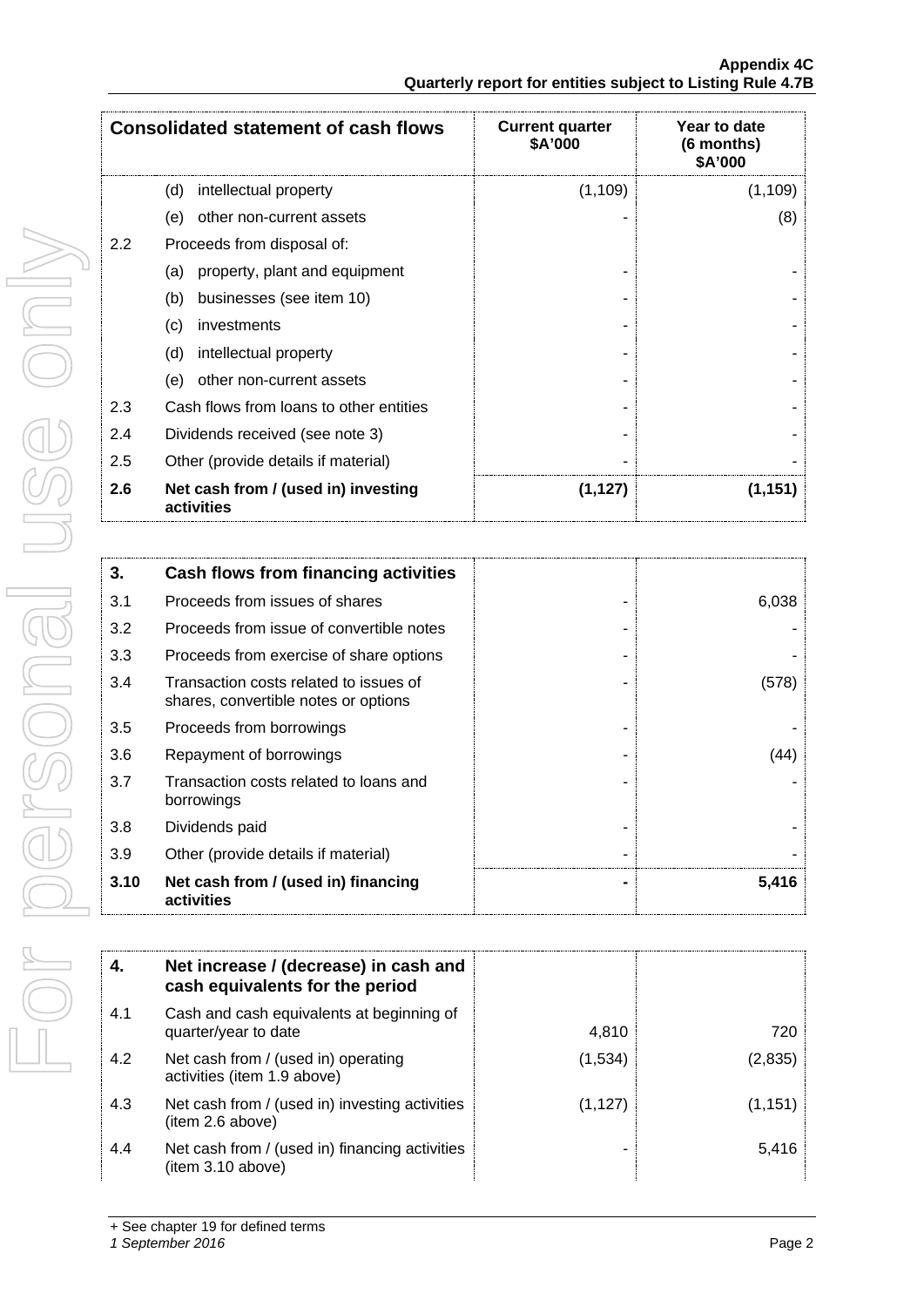| <b>Consolidated statement of cash flows</b> |                                                      | <b>Current quarter</b><br>\$A'000 | Year to date<br>(6 months)<br>\$A'000 |
|---------------------------------------------|------------------------------------------------------|-----------------------------------|---------------------------------------|
| 4.5                                         | Effect of movement in exchange rates on<br>cash held |                                   |                                       |
| 4.6                                         | Cash and cash equivalents at end of<br>quarter       | 2.149                             | 2.149                                 |

| 4.6 | Cash and cash equivalents at end of<br>quarter                                                                                                                                | 2,149                             | 2,149                              |
|-----|-------------------------------------------------------------------------------------------------------------------------------------------------------------------------------|-----------------------------------|------------------------------------|
| 5.  | Reconciliation of cash and cash<br>equivalents<br>at the end of the quarter (as shown in the<br>consolidated statement of cash flows) to the<br>related items in the accounts | <b>Current quarter</b><br>\$A'000 | <b>Previous quarter</b><br>\$A'000 |
| 5.1 | <b>Bank balances</b>                                                                                                                                                          | 2,149                             | 4,810                              |
| 5.2 | Call deposits                                                                                                                                                                 |                                   |                                    |
| 5.3 | <b>Bank overdrafts</b>                                                                                                                                                        |                                   |                                    |
| 5.4 | Other (provide details)                                                                                                                                                       |                                   |                                    |
| 5.5 | Cash and cash equivalents at end of<br>quarter (should equal item 4.6 above)                                                                                                  | 2,149                             | 4,810                              |
| 6.  | Payments to directors of the entity and their associates                                                                                                                      |                                   | <b>Current quarter</b><br>\$A'000  |
| 6.1 | Aggregate amount of payments to these parties included in item 1.2                                                                                                            |                                   | (79)                               |
| 6.2 | Aggregate amount of cash flow from loans to these parties included<br>in item 3.6                                                                                             |                                   |                                    |
| 6.3 | Include below any explanation necessary to understand the transactions included in<br>items 6.1 and 6.2                                                                       |                                   |                                    |
|     | Director wages and salaries                                                                                                                                                   |                                   |                                    |
| 7.  | Payments to related entities of the entity and their<br>associates                                                                                                            |                                   | <b>Current quarter</b><br>\$A'000  |
| 7.1 | Aggregate amount of payments to these parties included in item 1.2                                                                                                            |                                   | (29)                               |
| 7.2 | Aggregate amount of cash flow from loans to these parties included<br>in item 2.3                                                                                             |                                   |                                    |
| 7.3 | Include below any explanation necessary to understand the transactions included in<br>items 7.1 and 7.2                                                                       |                                   |                                    |
|     | Company secretarial and financial management services                                                                                                                         |                                   |                                    |

### **6.** Payments to directors of the entity and their association

- 6.1 Aggregate amount of payments to these parties included in item 1.
- 6.2 Aggregate amount of cash flow from loans to these parties in in item 3.6
- 6.3 Include below any explanation necessary to understand the transactions included in items 6.1 and 6.2

| 7.  | Payments to related entities of the entity and their<br>associates                                          | <b>Current quarter</b><br>\$A'000 |
|-----|-------------------------------------------------------------------------------------------------------------|-----------------------------------|
| 7.1 | Aggregate amount of payments to these parties included in item 1.2                                          |                                   |
| 7.2 | Aggregate amount of cash flow from loans to these parties included<br>in item $2.3$                         |                                   |
| 7.3 | Include below any explanation necessary to understand the transactions included in<br>items $7.1$ and $7.2$ |                                   |

| ates    | <b>Current quarter</b><br>\$A'000 |  |
|---------|-----------------------------------|--|
| tem 1.2 | (79)                              |  |
| าcluded |                                   |  |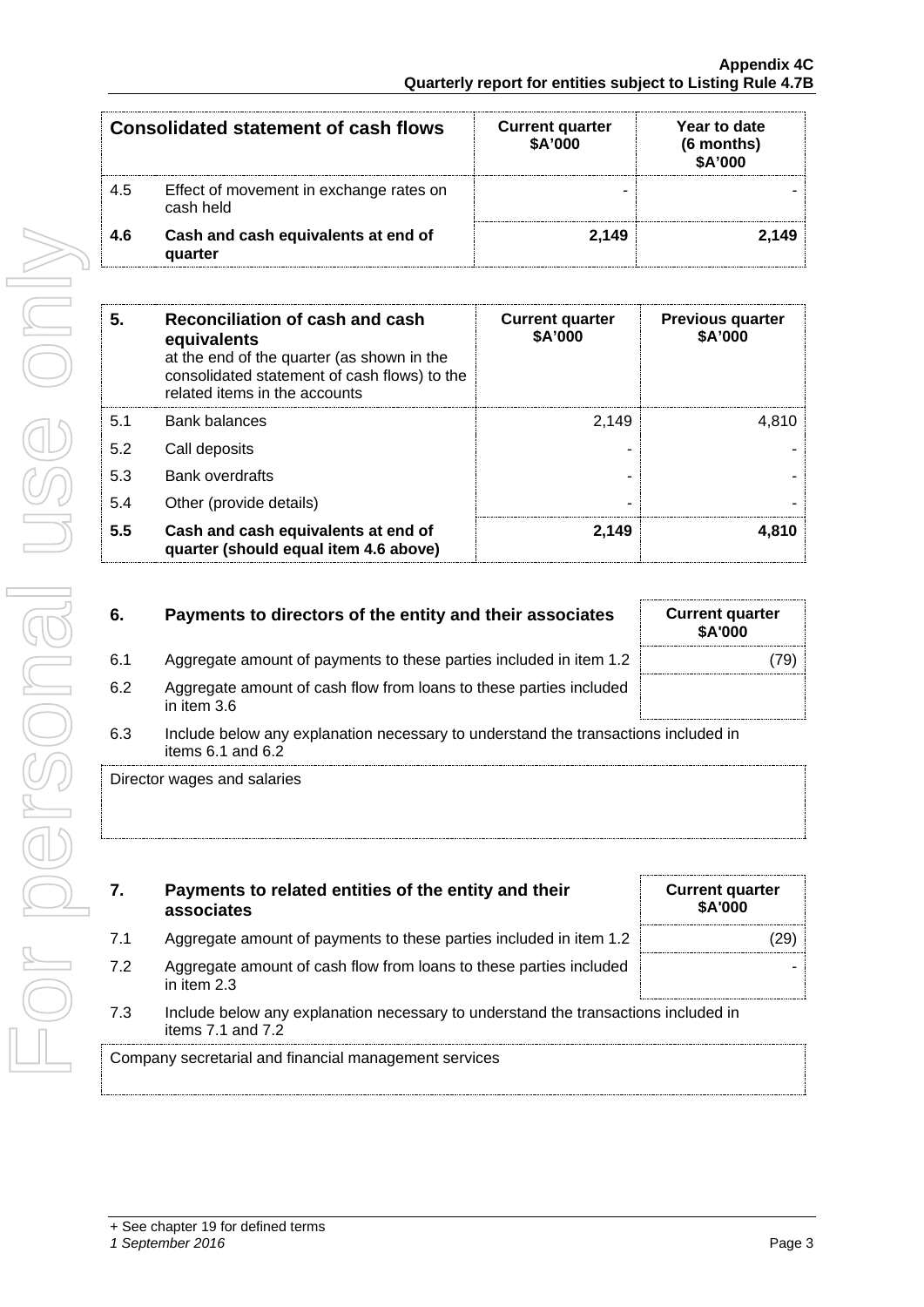| 8. | <b>Financing facilities available</b> |
|----|---------------------------------------|
|    | Add notes as necessary for an         |
|    | understanding of the position         |

- 
- 
- 
- **Total facility amount at quarter end \$A'000 Amount drawn at quarter end \$A'000** 8.1 Loan facilities - - 8.2 Credit standby arrangements and the standard standard standard standard standard standard standard standard standard standard standard standard standard standard standard standard standard standard standard standard st 8.3 Other (please specify) and the set of the set of the set of the set of the set of the set of the set of the set of the set of the set of the set of the set of the set of the set of the set of the set of the set of the
- 8.4 Include below a description of each facility above, including the lender, interest rate and whether it is secured or unsecured. If any additional facilities have been entered into or are proposed to be entered into after quarter end, include details of those facilities as well.

| 9.  | <b>Estimated cash outflows for next quarter</b> | \$A'000 |
|-----|-------------------------------------------------|---------|
| 9.1 | Research and development                        |         |
| 9.2 | Product manufacturing and operating costs       | 801     |
| 9.3 | Advertising and marketing                       | 241     |
| 9.4 | Leased assets                                   |         |
| 9.5 | Staff costs                                     | 1.185   |
| 9.6 | Administration and corporate costs              | 293     |
| 9.7 | Other (provide details if material)             | 108     |
| 9.8 | Total estimated cash outflows                   |         |

| 10.  | <b>Acquisitions and disposals of</b><br>business entities<br>(items $2.1(b)$ and $2.2(b)$ above) | <b>Acquisitions</b> | <b>Disposals</b> |
|------|--------------------------------------------------------------------------------------------------|---------------------|------------------|
| 10.1 | Name of entity                                                                                   |                     |                  |
|      | 10.2 Place of incorporation or<br>registration                                                   |                     |                  |
| 10.3 | Consideration for acquisition or<br>disposal                                                     |                     |                  |
|      | 10.4 Total net assets                                                                            |                     |                  |
| 10.5 | Nature of business                                                                               |                     |                  |